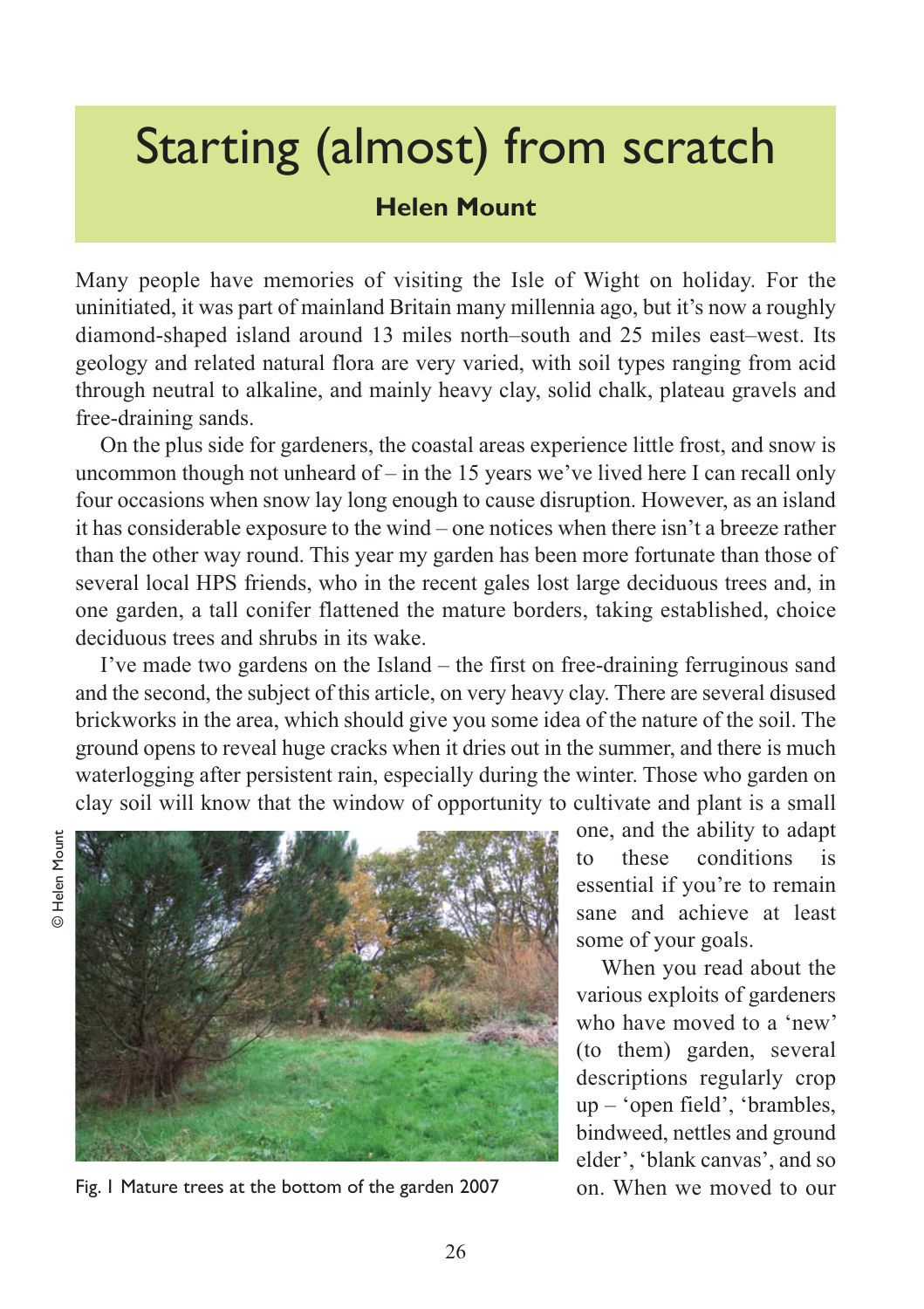

Fig. 2 If only it had been a blank canvas! The view from the house before work started



Fig. 3 A similar view in 2012, when some progress had been made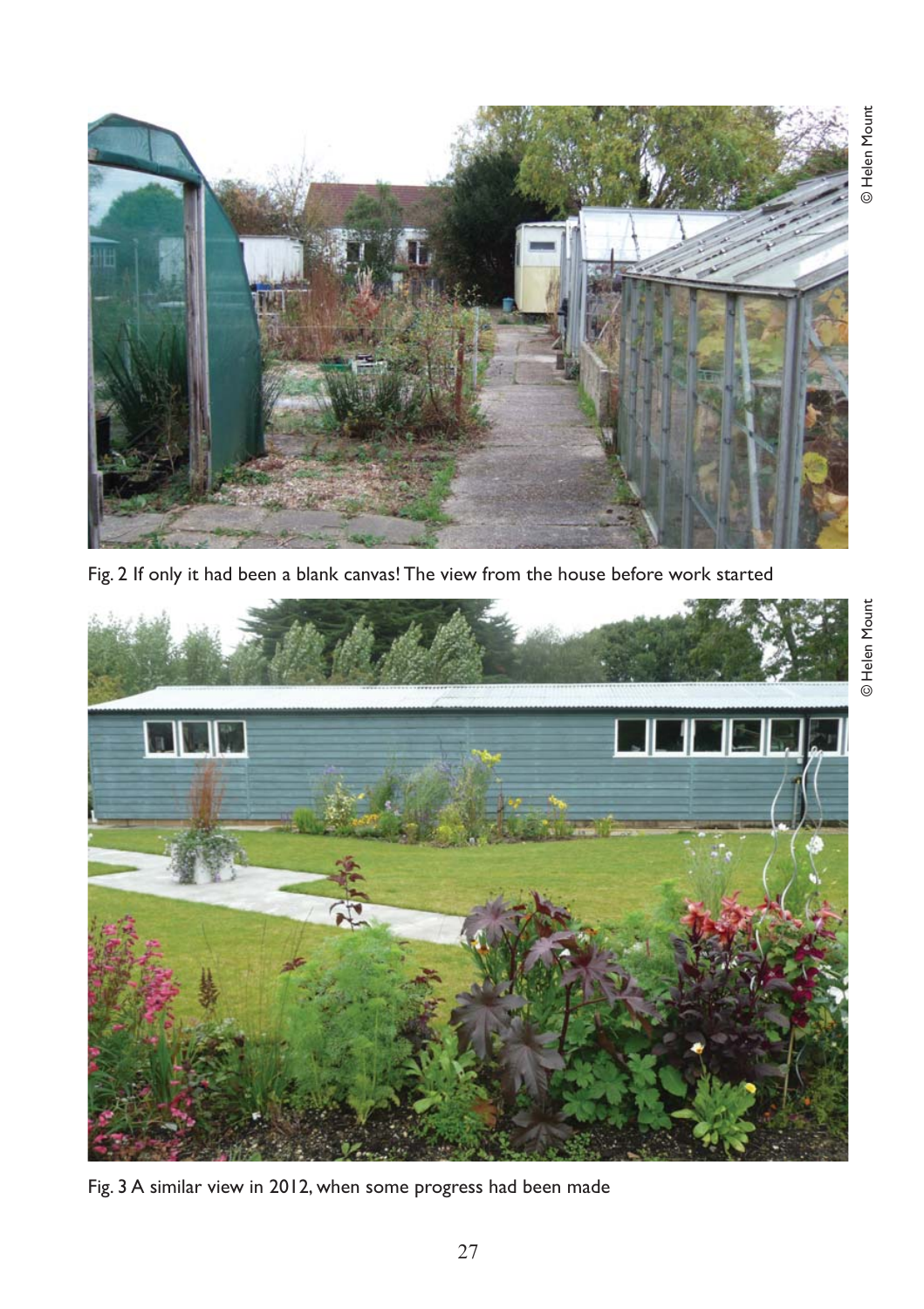current 1-acre garden in November 2007 we had most of the above, and more, to contend with – but 'blank canvas', oh how I wish.

The plot may be described as roughly rectangular, with the longest boundaries running at right angles to the road. The house is set back from the road with a 25ftdeep front garden. At the bottom half of the rear garden there are mature oaks, several pines, willows, a poplar, gleditsia and walnut and an assortment of other trees and shrubs. Fig. 1 illustrates this area when we moved in. Over the years these and neighbouring trees have provided welcome shelter from the onslaught of the gales, without casualties so far.

The rest of the plot, between the bottom half of the garden and the back of the house, had been the site of a small plant nursery (no, that's not why we bought it) which had closed several years earlier after a steady decline over a number of years. There were three polytunnels and six glasshouses of various sizes and in various states of disrepair. If that were not enough, there was also a 1960s 'mobile' home that was sinking and sagging as its supports rusted; one rotten, wooden shed with an asbestos roof; and an assortment of other sheds. Fig. 2 shows the part of the garden closest to the house and in full view of the lounge before work started. Fig. 3, from a similar viewpoint, was taken in 2012 when some progress had been made.

We later discovered, as we attempted to remove them, that the mobile home, greenhouses and some of the sheds were supported on depths of concrete more suited to a nuclear bunker, and rubbish skips seemed to be a permanent feature of the verge at the front of the house. Further concrete and flag paths crossed the 'garden', bordering weed-filled gravel areas that had once been the plant-display areas. Last but not least, there was also (and still is) a large garage/workshop to one side of the garden and considerable resources were needed to make this, together with



Fig. 4 Waterlogging is a problem have to be compromises.

the house, habitable and comfortable.

Attempting to build a garden where there was so much undoing before creating was extremely challenging. Some things were obvious, like the redundant, tatty buildings, but what to keep, what to get rid of, and how to manage the project were constant themes. Without unlimited resources there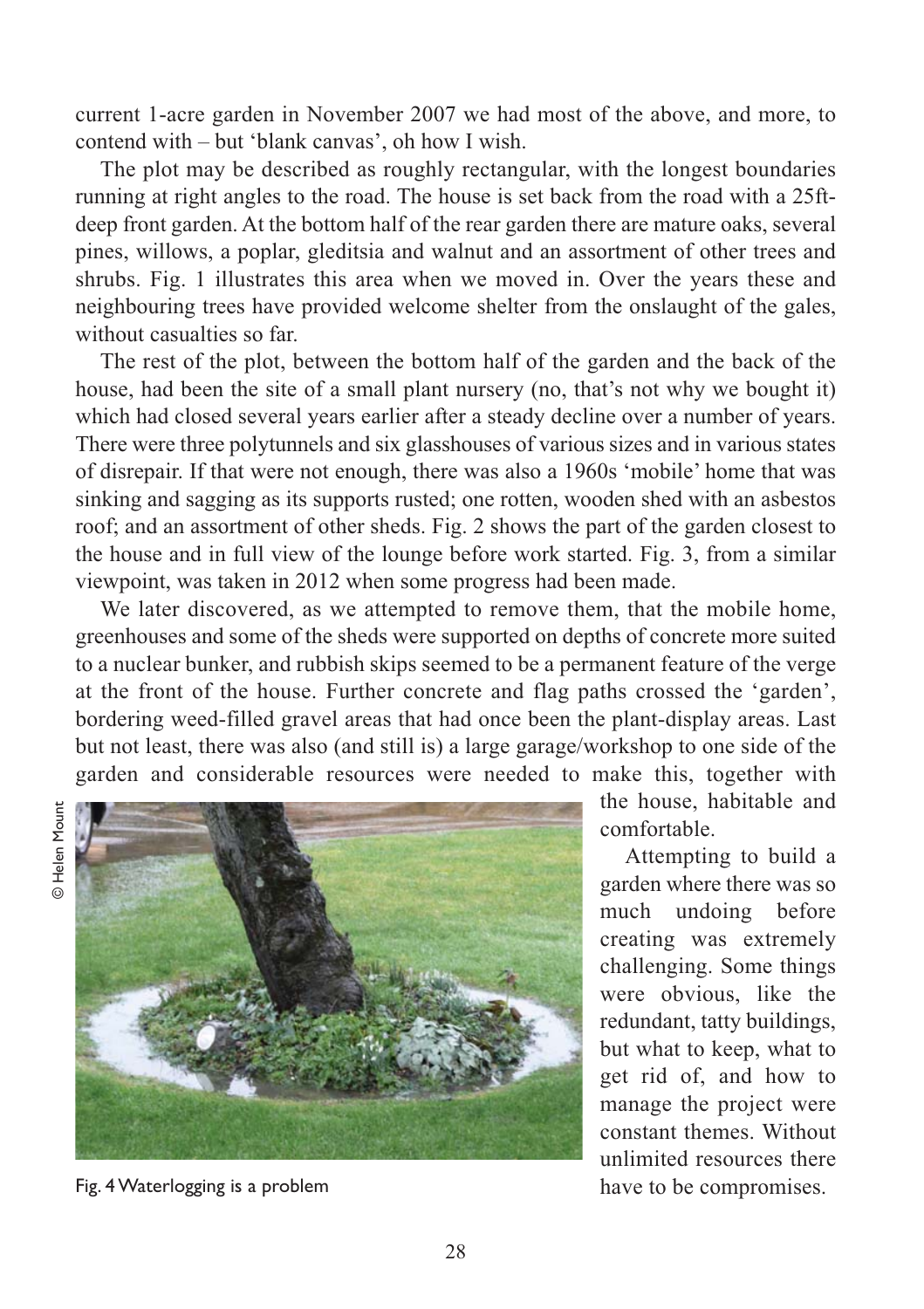Garden improvements developed slowly as the house was the priority, but disaster struck during the first winter of 2007/8, with the lowest temperatures since we'd moved to the Island nine years before. Coming after a period of wet weather, the unusual, prolonged freezing temperatures left many of my potted South African treasures, particularly *Agapanthus*, *Dierama*, *Watsonia*, *Melianthus* but even some *Crocosmia* and *Kniphofia* as irretrievable mush. Lesson number one: expect the unlikely and protect small pots every winter. Better still, get plants into the ground – as I would have done if there had been any ground to put them in at that time.

As the polytunnels, half the greenhouses, the mobile home and the assortment of sheds were removed, the space grew before our eyes. Large expanses were cleared of brambles, willow saplings and other weeds, then levelled and turfed, in order to minimise maintenance while we tackled other areas. It should be noted at this point that over the years the original gravelled areas had provided a very fertile growing medium for an assortment of persistent weeds, and these were cleared by friends and family on numerous occasions. There was one positive aspect, though, in that we were able to re-use the much-weeded gravel as a base under topsoil for the turf, and to provide better drainage in some of the borders.

Eventually, from 2009, new borders were outlined with canes or string, then dug, so planting could begin with the specimens which had been sitting in pots waiting for their chance to establish. The most recent borders were started at the beginning of 2013, after



Fig. 5 Work in progress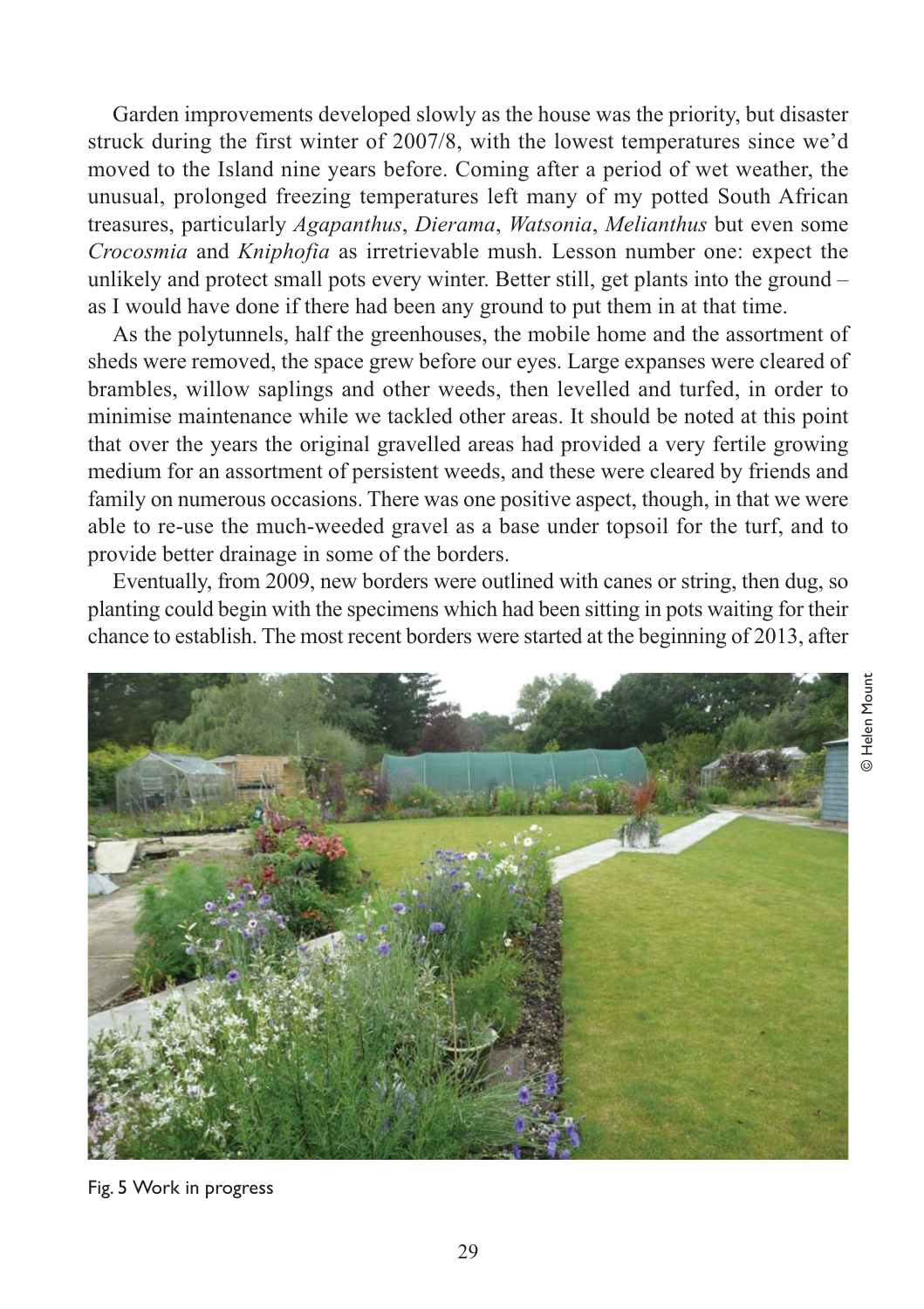a winter not quite as wet as 2013–14, but Fig. 4 shows the waterlogging plants have to endure. At that point a hint of despair surfaced as I'd made a commitment to open the garden for the NGS in August later that year. Parts of the garden and lawns looked like lakes and I could only look on helplessly as many of the recently planted shrubs and perennials sat for what seemed like an eternity surrounded by moats. I couldn't imagine how they would survive, but I need not have worried as the garden (along with 2 others in the road) opened as scheduled and by then it was impossible to believe what had conspired to defeat it and me several months earlier.

Although I have been developing gardens for more years than I care to remember, this garden has probably been the most instructive for several reasons. Improving clay soil by better drainage and incorporating gravel/humus is always necessary, but I've learned that raising a border, even 6–8 inches, can make a considerable difference to growing a wider range of plants that will survive and thrive. Part of the garden had had raised borders, which influenced me to try them elsewhere.

Without being pessimistic, recognising the limitations and modifying my expectations have been other aspects of developing this garden. I was always attracted



Fig. 6 The garden open in August 2013

to the area with the established trees at the far end of the rear garden and I had every intention of developing borders under the canopy which would be filled with woodland delights. Unfortunately the ones I planted there either dried up in the summer or were eaten by molluscs. The garden is large, and while I haven't given up on the idea completely, it is possible to derive satisfaction from looking at the trees and shrubs at different times of year, in different lights, and the native (albeit common) orchids in the grass in June. I can also enjoy the fiery stems of *Salix alba* 'Britzensis'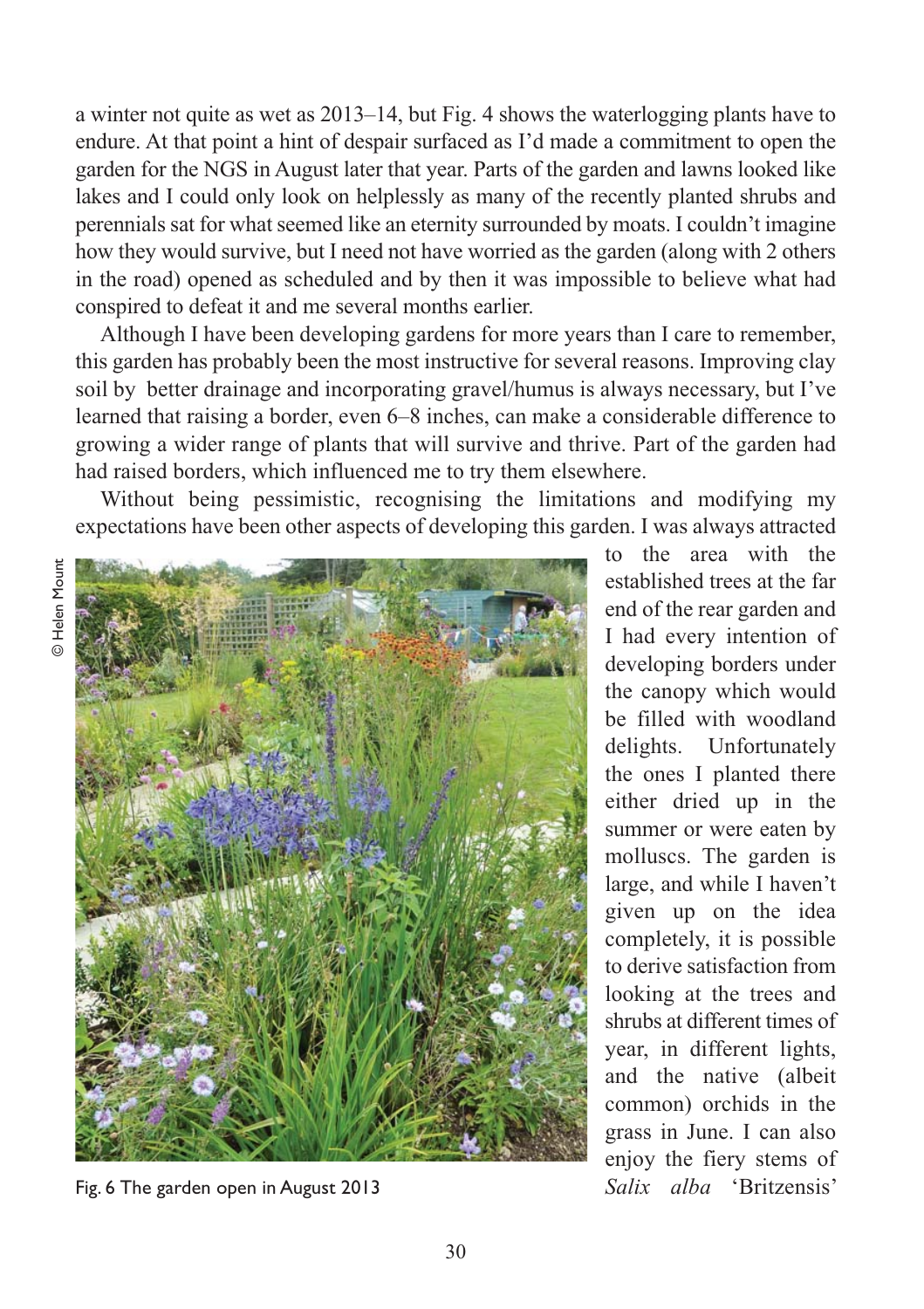from the comfort of the lounge in winter. The Chusan palm, an alien in that same space, was once on a list of inappropriates for removal. It still looks incongruous, but it's clearly a few years old at 10 ft tall and its central trunk provides the birds with an endless supply of nesting material – so it stays. The location of some of the existing trees and shrubs leaves the viewer with the thought that the previous owner had some plants left over at the end of the season and plonked them into the nearest available space.

The most recently planted parts of the garden are maturing well despite everything that the weather and clay throw at them. I put a lot of plants in closer proximity than usually recommended, which has helped, in part, to suppress weeds. The resilience of most plants never ceases to amaze me, as shown in Figs 5, 6, 7  $\&$  8 of the garden open in August 2013.

All the replacement South African varieties have thrived and some have even seeded. The miscanthus is hit by frost but it comes up again from the base, and I left

some *Eucomis* bulbs in the ground for the first time this winter to see whether they will survive.

Walking round the garden and weeding also encourages closer scrutiny of growing conditions, microclimates, or the need for more shelter. A leisurely stroll at different times of the day and year provides information about exposure to sun, shade, or the infamous south-westerlies. Plants that are failing to thrive will be lifted, inspected for pests and diseases, and moved to a more favourable situation. I had planted an escallonia hedge almost immediately: it looked sickly, I thought it didn't like the clay and it had to come out. I have subsequently learned that a recently-introduced fungal disease affects *Escallonia*, starting with yellowing and blotching on the leaves which Fig. 7 August 2013